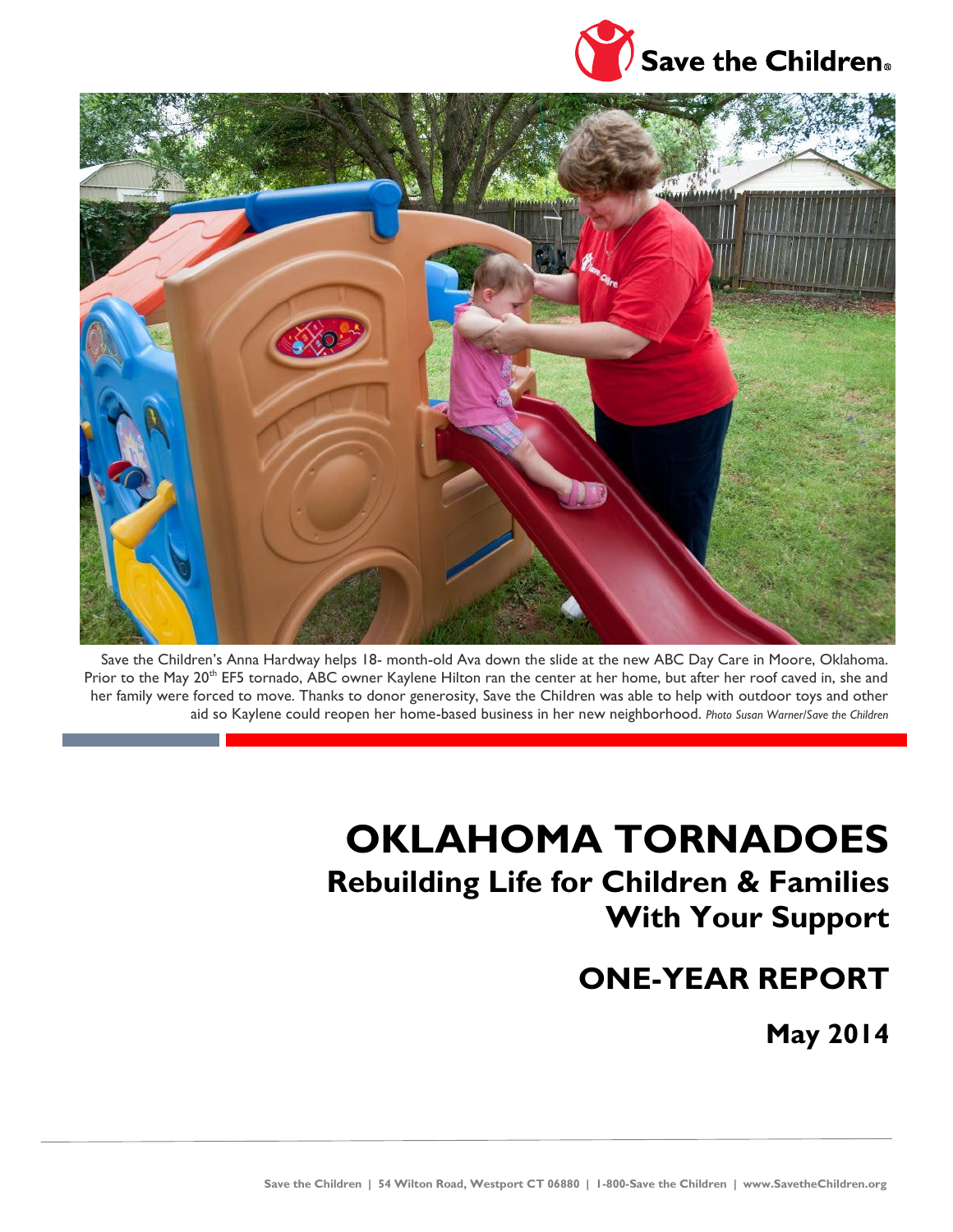### **"Ten minutes before that, the sun was shining."**

**A year ago, in May 2013, a series of devastating tornadoes tore through central Oklahoma.** One moment, it was a lovely spring day, the next a scene of unimaginable terror, devastation and loss. Children in the impacted areas witnessed destruction on a scale only the worst of tornadoes can deliver – destruction no child should be forced to experience.

Two tornadoes on May 19<sup>th</sup> were precursors to the massive EF5 tornado that struck on May 20<sup>th</sup>. More than a mile wide and almost two miles long, the huge twister was on the ground for 40 minutes. The tornado tore directly through two elementary schools and part of one middle school and killed seven young children in one school. In all, 24 people lost their lives, including 10 children. An estimated 13,000 homes, 22 schools and many child care centers were damaged or destroyed, and more than 500 children were displaced in the Moore area alone.

Tornadoes and flooding struck again on May 31<sup>st</sup>. El Reno and Yukon, situated 20 miles west of Oklahoma City, suffered extensive damage. Twentytwo people died, among them nine children.

The impact of these tornadoes was immense. The lives of 93,000 people, including 25,233 children, were adversely affected. Disruption to children's lives was exacerbated by the fact that, because of the damage to schools and the proximity to the end of the school year, school was immediately terminated in some communities, leaving many children to cope with the disaster while separated from friends and familiar surroundings.

**Save the Children, the national leader in childfocused disaster response and recovery programs, immediately deployed emergency teams to protect and support children and their families. With your help, we have reached almost 18,500 people – more than half of them children – with relief and recovery services. And our efforts continue.**

**You helped us make a difference.**

With the May 20<sup>th</sup> tornado headed for the Agapeland Learning Center in Moore, Andrea Baird called the center's Assistant Director, Cathy Wilson, to say she wouldn't be able to get there in time to pick up her daughter, Aria, before the tornado hit. Promising she would care for the 4-year-old, Wilson made sure all the children and staff followed the center's emergency plan and took shelter in bathrooms.

Cathy was in the same bathroom as Aria when the tornado ripped the roof off the building. As the suction start pulling Aria up, Wilson grabbed her leg, quite probably saving the little girl's life. A grateful Andrea later started a Facebook campaign to raise money for Agapeland staff who lost their jobs after the center was destroyed.

As for the center itself, Save the Children gave Agapeland a grant of \$20,000 to replace lost equipment, as well as money for food when it reopened just three weeks later. This spring, we gave the center an additional \$17,000 to build a storm shelter.

But Save the Children contributed more than money, says Agapeland Director Memory Taylor. We also provided emotional support that prevented her from losing hope when faced with the monumental task of rebuilding.

"It's important," she says thankfully, "to have people that say, 'You can do this, and your community needs you to do this.'"

*Photo by Brett Deering/Getty Images for Save the Children*

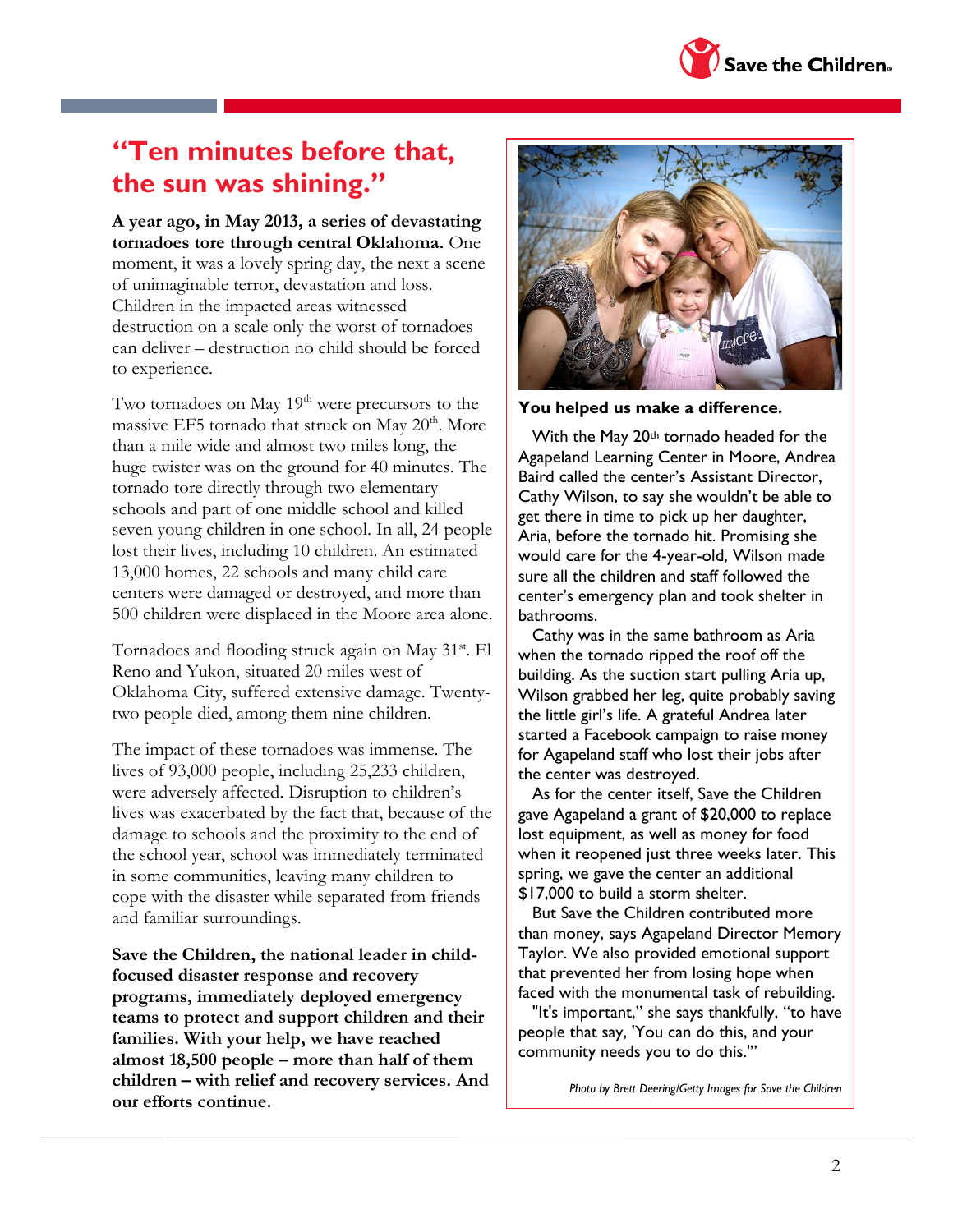

### **Hitting the ground running – our immediate response**

One major concern after a disaster is making sure children remain safe and protected. In Oklahoma, our emergency response teams immediately set up Child Friendly Spaces in shelters. We also partnered with local organizations to assess the damage to early childhood programs, day care centers, schools and summer literacy and camp programs. We determined what was needed to get them up and running – and how we could help.



**A New Friend and A Summer of Caring**

Nine-year-old Tara celebrates her progress on the road to recovery with a woman who helped make it possible – Sherry Peebles, community program specialist for the Girls Scouts of Western Oklahoma.

When tornado warnings sounded on May 31st, Tara and her family sought shelter in a drainage ditch behind their apartment in an Oklahoma City housing project. The tornado never struck the area, but the ditch flooded with massive amounts of water that swept the family away. Tara's two younger siblings and three other relatives drowned. Although she was not able to swim, Tara survived by floating on her back for a long distance down the river into which the ditch emptied.

Thanks to your support of our recovery efforts, we were able to help Tara and other children attend area summer camps, places where they could relax and recover. Tara went to Girl Scout camp – her first chance to enjoy childhood fun since her family's tragedy. Peebles, who continues to work with Tara in her local troop, has become a dedicated mentor and friend to this young girl who lost so much.

*Photo by Brett Deering/Getty Images for Save the Children*

#### **With your support…**

- We opened six Child Friendly Spaces that provided 518 children with safe places to play and begin the recovery process, leaving parents free to start rebuilding their lives.
- We supported 35 child care centers that were damaged or destroyed by the tornadoes, providing food, toys, furniture, supplies and outdoor equipment that enabled them to reopen more quickly than would otherwise have been possible.
- We partnered with more than 30 local organizations, including the Potawatome Nation and Absentee Shawnee Tribes, to prioritize and address children's immediate and long-term needs.
- We worked with local groups, including the YMCA and Girl Scouts, to enable 245 children affected by the tornadoes to attend summer camps, a welcome respite to those who lost their homes and saw their neighborhoods and playgrounds destroyed.

**These immediate response efforts set the stage for our longer-term recovery work, which we continue to carry out thanks to the extraordinary generosity of our donors. We are pleased to share highlights of that work with you.**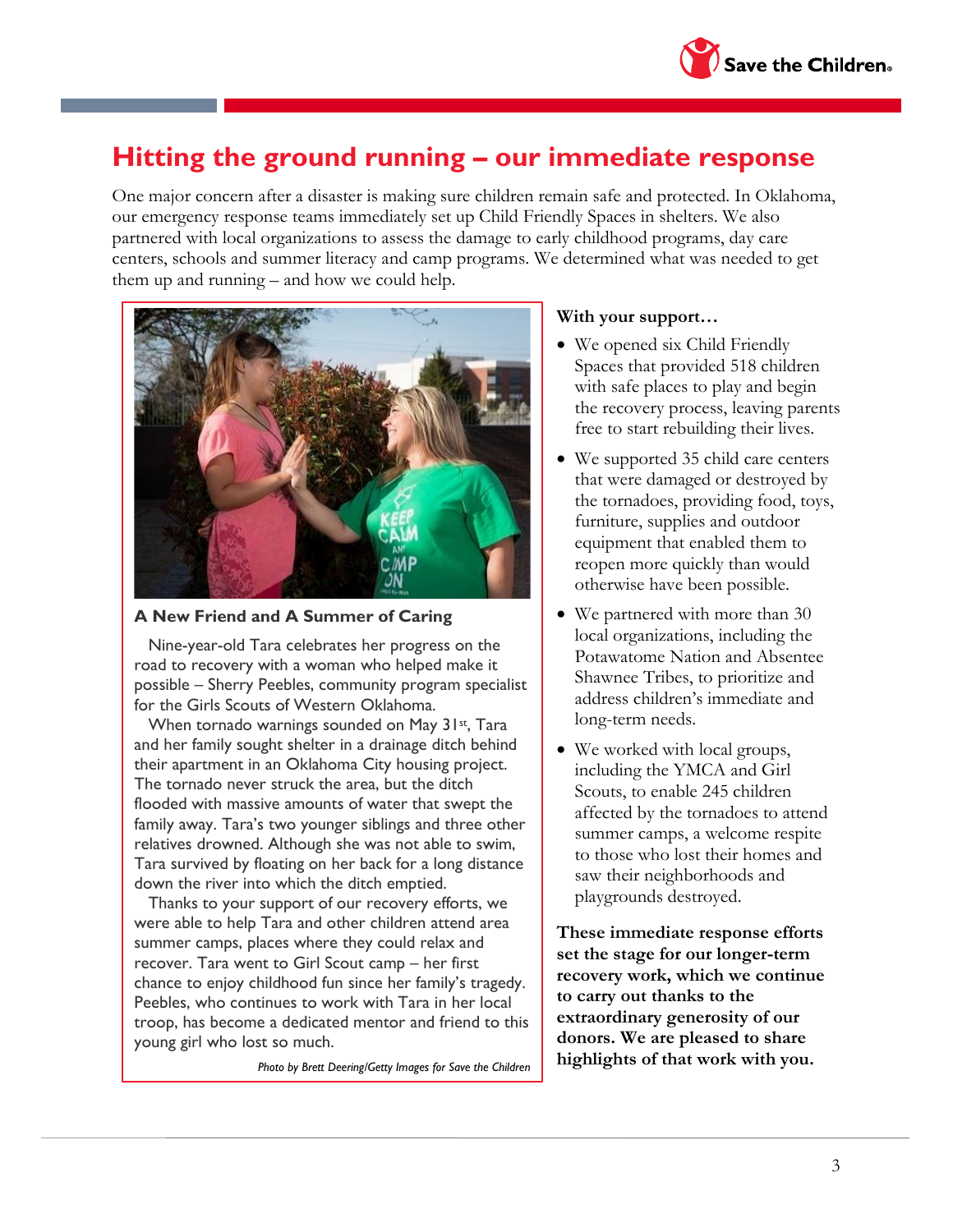

### **Staying the course – our long-term recovery initiatives**

When emergencies strike, Save the Children is unique among responders in that we're committed to providing ongoing recovery programs for children and families.

Decades of experience have taught us that, while immediate help is critical, girls and boys also need long-term physical and emotional support to help them cope with the trauma caused by a frightening event. That's especially true when the loss of homes and possessions is accompanied by the disruption of normal school and child care routines as it was for so many of the children of central Oklahoma.

### **Ongoing programs**

**Thanks to the outstanding generosity of our donors, we've continued working to help children and families in the tornado-damaged communities through 2013 and into 2014. In accordance with our two-year response and recovery plan, we will continue programming through the 2014-2015 school year.**

#### *Conducting a Journey of Hope*



#### **Finding Comfort through Sharing**

As the massive May 20<sup>th</sup> tornado tore through Moore and battered her junior high, Audrey, 14, sought shelter under her desk. When she returned to school, this sparkling teen participated in Save the Children's *Journey of Hope* program, which, she said, helped her cope with her ongoing fears and emotions.

Now able to relax at home with her mom, Sara, and brother, Ryder, Audrey found relief by sharing with other teens and discovering she was not the only student still struggling with her experience.

*Photo by Brett Deering/Getty Images for Save the Children*

One of Save the Children's top priorities after any U.S. emergency is to offer emotional support to children and their caregivers through our signature *Journey of Hope* program. *Journey of Hope* uses art, discussion and relaxation exercises to teach children coping skills and support their natural resilience. An adult version of the program helps parents and other caregivers recover so they can better support the children in their care.

Through *Journey of Hope*, children in the devastated Moore school district are receiving the support they needed to relieve stress and regain a sense of normalcy.

In the first year of the recovery, we partnered with Moore Youth & Family Services to provide *Journey of Hope* to all the Moore public schools. During the second year, we will expand the program to reach the additional school districts that were affected by the tornadoes, including Norman and Shawnee.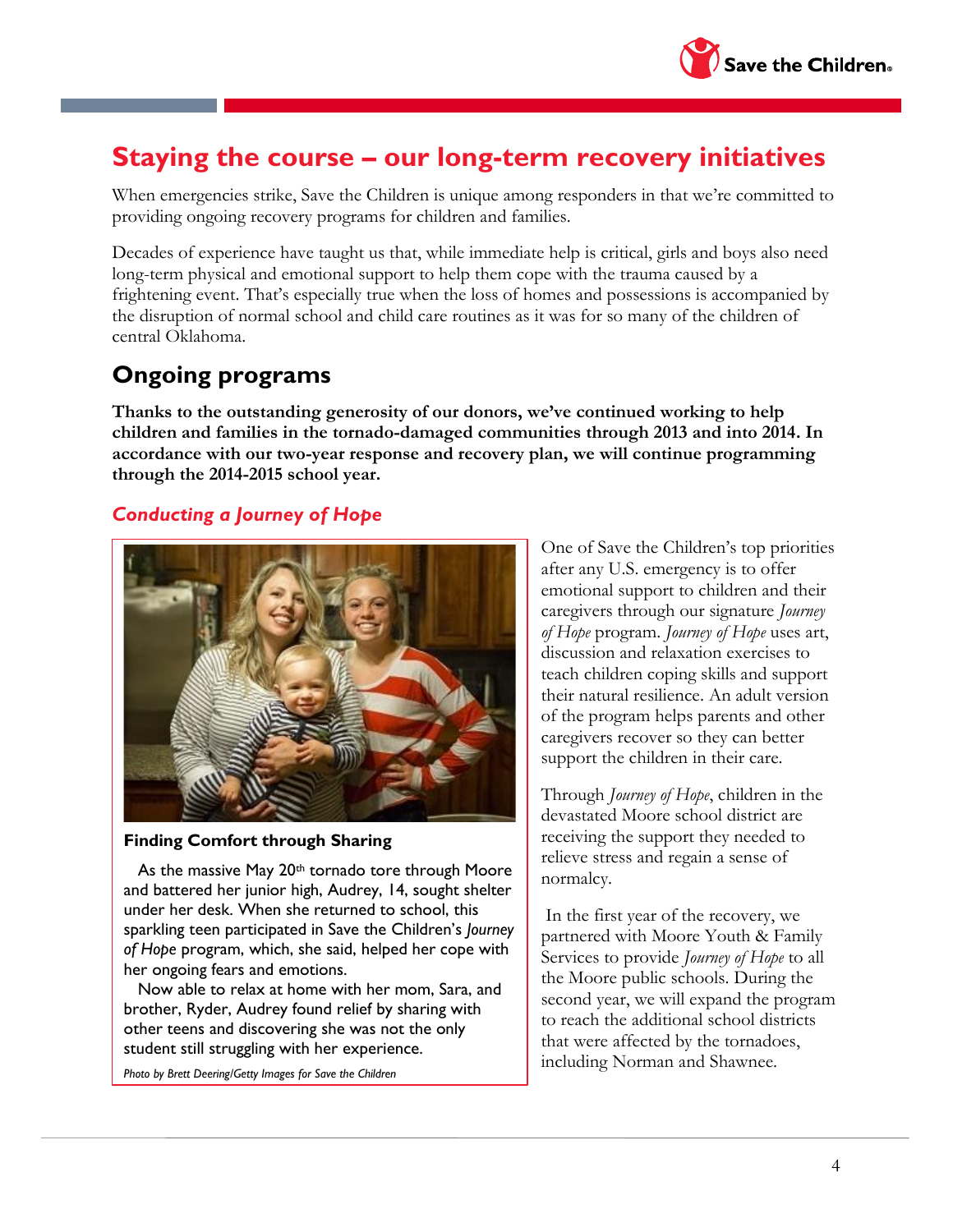

Low-income tribal families are often the most vulnerable populations in a disaster because of a lack of access to recovery services. In Oklahoma, the Absentee Shawnee Nation, Cheyenne and Potawatomie Tribal Nation communities were severely affected by the tornadoes, with many homes damaged or destroyed. Our expanded *Journey of Hope* programming will reach these children and families. We are also bringing our emergency preparedness programs to their communities.



#### **A Young Hero Rediscovers Hope**

With the EF5 tornado threatening their home on May  $20<sup>th</sup>$ , 15-year-old Hunter helped his mom rush his four younger siblings to a neighbor's shelter. Then, when the family emerged into a sea of devastation, he immediately ran to help free neighbors trapped in another shelter nearby. Later, this brave young man helped his parents care for his brothers and sisters as they set about rebuilding their lives. Their home was destroyed, forcing the family to move to a rental and leaving Hunter to come to terms with his experiences in unfamiliar surroundings without the support of neighborhood friends.

Fortunately, the teenager who helped so many others did have a place he could turn for support. He joined Save the Children's *Journey of Hope* group at his school. With the help of group leaders and classmates, he says, he was finally able to work through the feelings of despair that had been so hard for him to shake. With new coping skills, Hunter rediscovered his naturally upbeat nature.

*Photo by Brett Deering/Getty Images for Save the Children*

#### *Replacing teacher and classroom materials that were damaged or destroyed*

To help reestablish comforting routines for children, we facilitated the reopening of schools for the 2013-2014 school year, providing funding with which they could replace lost resources. The Moore Public School District was devastated by the tornado. Two elementary schools were completely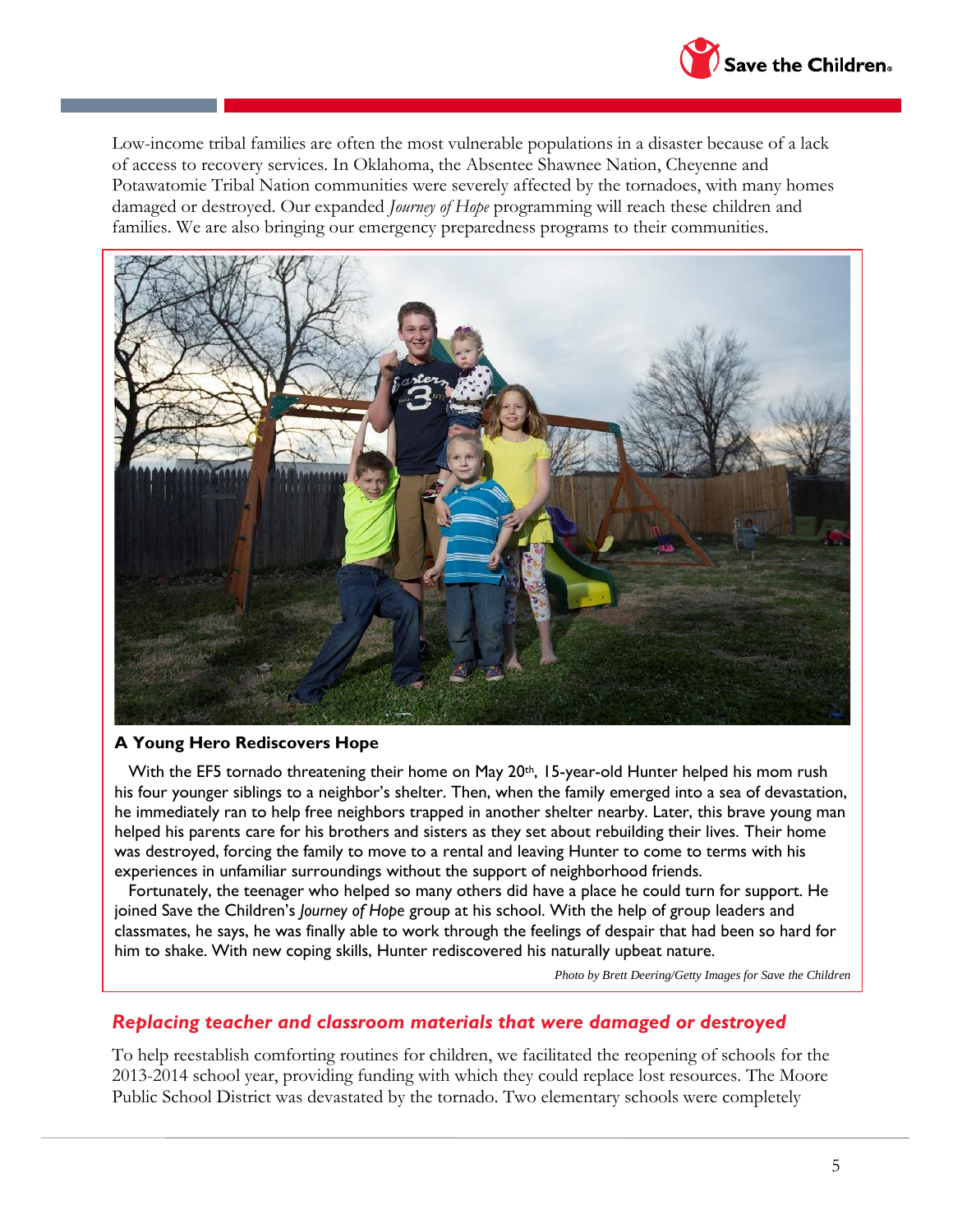

destroyed, and 20 other schools sustained damage. Save the Children worked with 75 teachers and 30 special education teachers to replace classroom and emergency response materials that were not covered by insurance or by the Federal Emergency Management Agency (FEMA). To date, we have donated \$38,000 to the Moore Public School Foundation for classroom and teacher supplies, and we have an additional \$38,000 ready and waiting if they require further materials.

In addition, with the 2014 tornado season upon us, Save the Children is providing grants to some of the child care centers we helped last year so they can build storm shelters that comply with FEMA standards for the protection of children and staff.

#### *Strengthening Oklahoma's ability to protect children in emergencies*



**Preparation Pays**

Nancy Goodrich, owner of the All About Kids Learning Center in Moore, rode out the May 20th tornado in her "rain room," along with 162 children and staff and parents.

Three months before the deadly tornado, Goodrich woke up in the middle of the night realizing she wouldn't be able to fit all of the center's children and staff in her existing safe room. The next day, she had her builder start putting in a shelf to create two levels of seating and increase the capacity of the room. She also purchased rolling cribs to ensure speedy passage of infants and toddlers to safety in case of an emergency.

Goodrich holds regular drills to the rain room so everyone knows just what to do. When the tornado struck, All About Kids was ready. Nancy's students sang, read books and stayed calm as the winds blew. Thanks to advanced planning and preparation, no one was hurt although the tornado battered the center and tore the roof off one building. Goodrich was able to reopen quickly using rugs, toys and supplies we helped her purchase.

*Photo by Brett Deering/Getty Images for Save the Children*

Our third major activity focuses on preparing Oklahoma communities to keep children safe in the event of future emergencies. We know that the tornado-prone area of central Oklahoma is likely to face more weather-related emergencies in the future. Therefore, we're committed to partnering with emergency managers and child-serving programs, such as child care centers and schools, to strengthen their preparedness planning and help safeguard children.

Our efforts are designed to engage local communities, but we're also working with emergency management leaders at the state level to strengthen central Oklahoma's capacity to protect children if – and when – another emergency strikes the area.

We're providing this comprehensive emergency preparedness program through our "Get Ready. Get Safe." initiative. Programs that have been or will be implemented by Save the Children include:

 **Get Ready. Get Safe. Workshop**  for 2,000 children in grades K-6 to raise their awareness of the importance of emergency preparedness. To date, 1,270 children have participated in our workshops.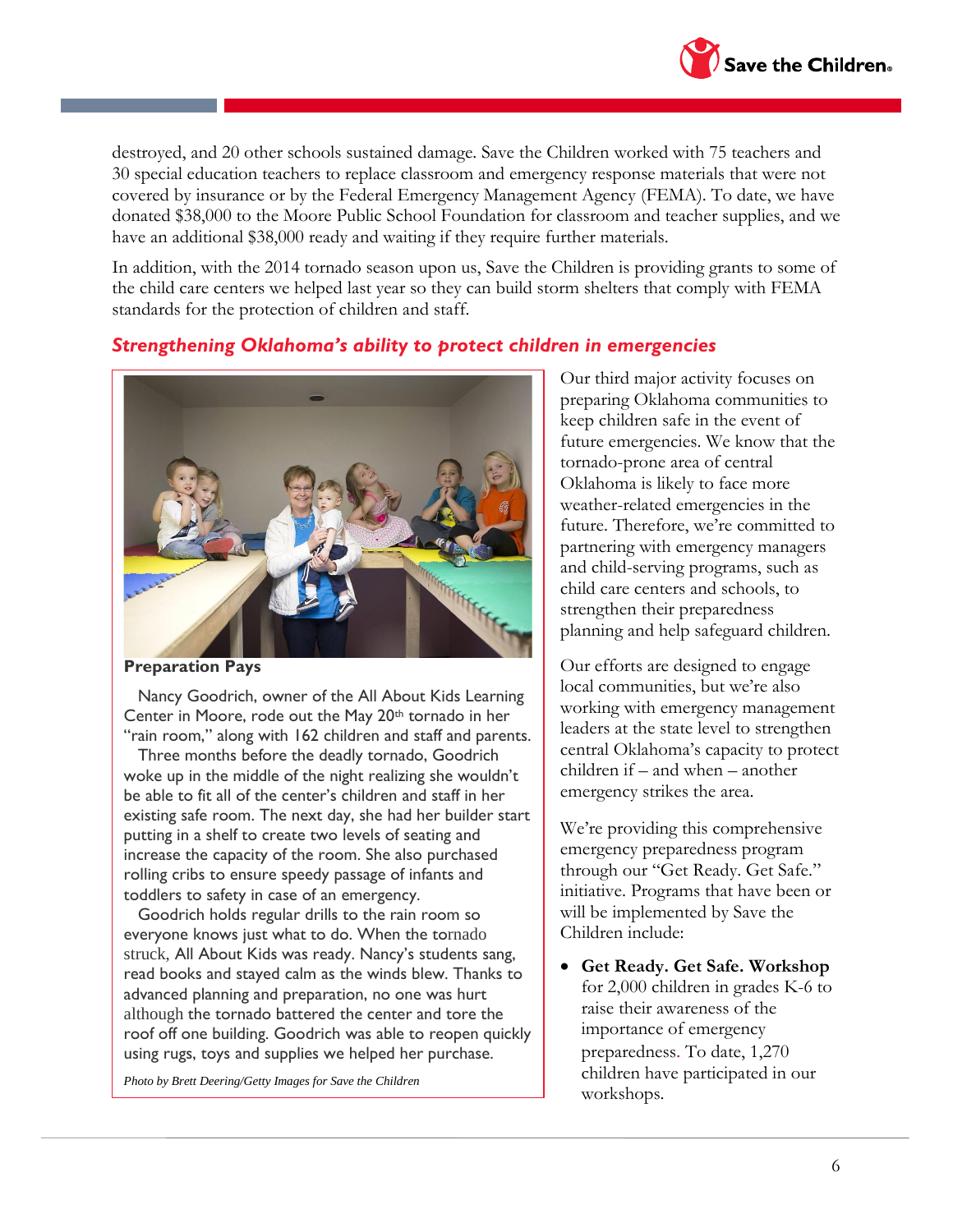

- **Child Care Emergency Preparedness Training** for more than 1,000 child care personnel throughout the state
- **Child Friendly Spaces Training** for 100 shelter managers, employees, volunteers and caregivers tasked with supporting children in times of emergency
- **Awareness-raising and Information Briefings** for 200 parents and teachers, covering best practices in emergency preparedness planning and benefitting approximately 500 children
- **State and Community Assessments** in collaboration with Columbia University and community leaders to facilitate a state-level, community self-assessment that will detail gaps in child-focused emergency preparedness across sectors, programs and services affecting children and families.
- **Stakeholder Engagement** through the establishment of a Children in Emergencies Working Group for the State of Oklahoma

Among the actions noted above is the establishment of a **Children in Emergencies Working Group** across statelevel agencies in Oklahoma. This group will identify gaps in the ways in which the state meets the needs of children in disasters and formulate plans to address those gaps. We are also partnering with the city of Norman to help them create a **Children's Annex** to their city's Emergency Operations Plan. In addition, we worked with the city of Norman to pilot **Save the Children's Community Preparedness Index** (CPI) in April 2014. The CPI is a self-assessment tool that will enable communities to gauge how prepared they are to meet the needs of children in disasters. The online tool will be available nationwide later this year.

#### **And more…**

With summer vacation approaching, Save the Children is supporting the Moore public schools' Super Kids Days that mark the end of the school year. Last year, Super Kids Days activities were cancelled after the tornadoes caused an abrupt ending to the semester. This year, Save the Children will use these fun-filled days to help 1,200



#### **Advocating for Kids**

LuAnn Faulkner-Schneider (left), program administrator, professional development and quality initiatives for the Oklahoma Department of Human Services and Lesli Blazer, director of child care services for the Oklahoma Department of Human Services, helped change state regulations to better protect children in times of disaster. The change will require every child care center in the state to create an emergency plan for children with special needs. The new regulations make Oklahoma one of a minority of the states to meet all four minimum standards for protecting children in emergencies as tracked in Save the Children's annual disaster report. Here, LuAnn and Lesli review our latest report in front of the Oklahoma State Capitol in Oklahoma City.

*Photo by Brett Deering/Getty Images for Save the Children*